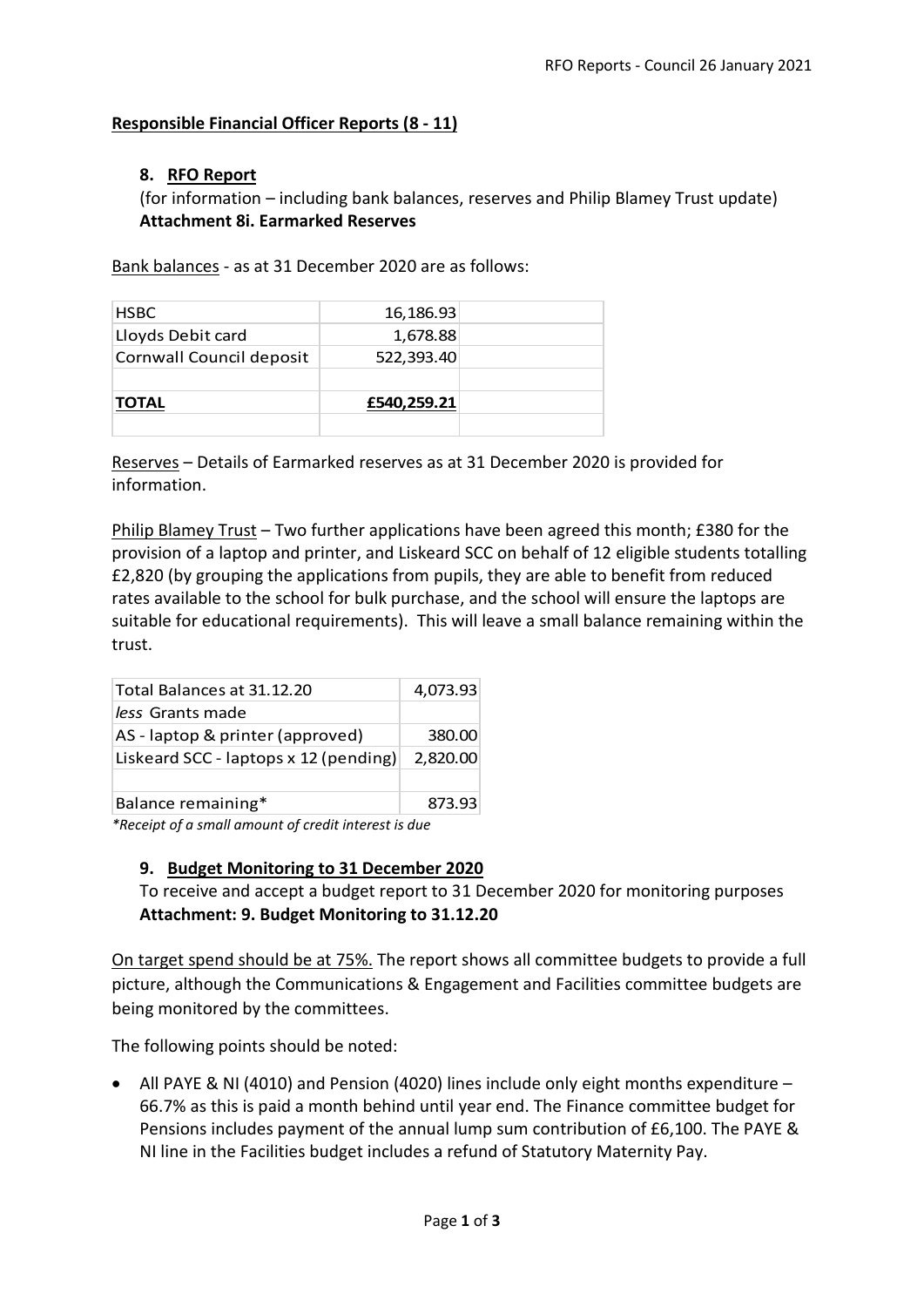- Bank Charges (4130) has overspent as this includes the set-up fee for the new bacs payment system which when budgeting we expected to be paid in the previous financial year.
- Audit fees (4150) has overspent by £725 due to new internal audit arrangements.
- Equipment & IT Purchase (4230) has overspent with the purchase of laptops, webcams, and other associated equipment to assist with remote working.
- Equipment & IT M'tnce/Support (4240) includes the unexpected cost of virtual meetings platform licences. We have also had two old hard drives reconditioned for use in the office to reduce the need to share workstations and help with social distancing and to give the caretakers computer access.
- Mayor's allowance (4340) two month's payments (April and November) totalling £278.34 have been paid to the Mayor (shown in salaries), with two further months payments donated to the Mayor's charities (shown in Mayor's Charity Exp) as agreed at a meeting of the Mayor and Chairs, bringing the total paid to £556.68 but this is not reflected in the budget line. The Mayor has indicated that she does not wish to receive further payments as due to the current covid restrictions she is unable to carry out many of the usual engagements, although further donations of £60 have been agreed.

# **Recommendation: To accept the budget report to 31 December 2020**

## **10. Budget and precept setting 2021/22** To agree the 2021/22 budget and precept **Attachment: 10i. FED&GP Draft Budget JAN21, 10ii. C&E Draft Budget JAN21, 10iii. Facilities Draft Budget JAN21, 10iv. Budget & Precept Summary JAN21**

## Notes

Covid Impact – All budgets have been set with the expectation of ongoing restrictions due the coronavirus which will impact on both income and expenditure. New budget lines have been inserted in the Facilities budget for Covid expenditure relating to PPE, hand sanitiser, maintenance of the external facilities, etc, and in the FED&GP budget for other covid related contingencies.

Business Rates on Public Conveniences - On 18 March 2020, the Government introduced the Non-Domestic Rating (Public Lavatories) Bill, the intention of which is to provide 100% Business Rates relief to all properties consisting wholly or mainly of public lavatories, but has not yet been completed. The relief will apply retrospectively from **1 April 2020**, subject to the final passing of the bill through the legislative process**.** At present, we are still budgeting for this expenditure in 2021/22.

Precept – The proposal is to hold the precept at the 2020/21 rate for households (Council Tax Band D charge pa £141.08), which would raise a total precept of £455,738. This is an increase to the Town Council of £4,193.